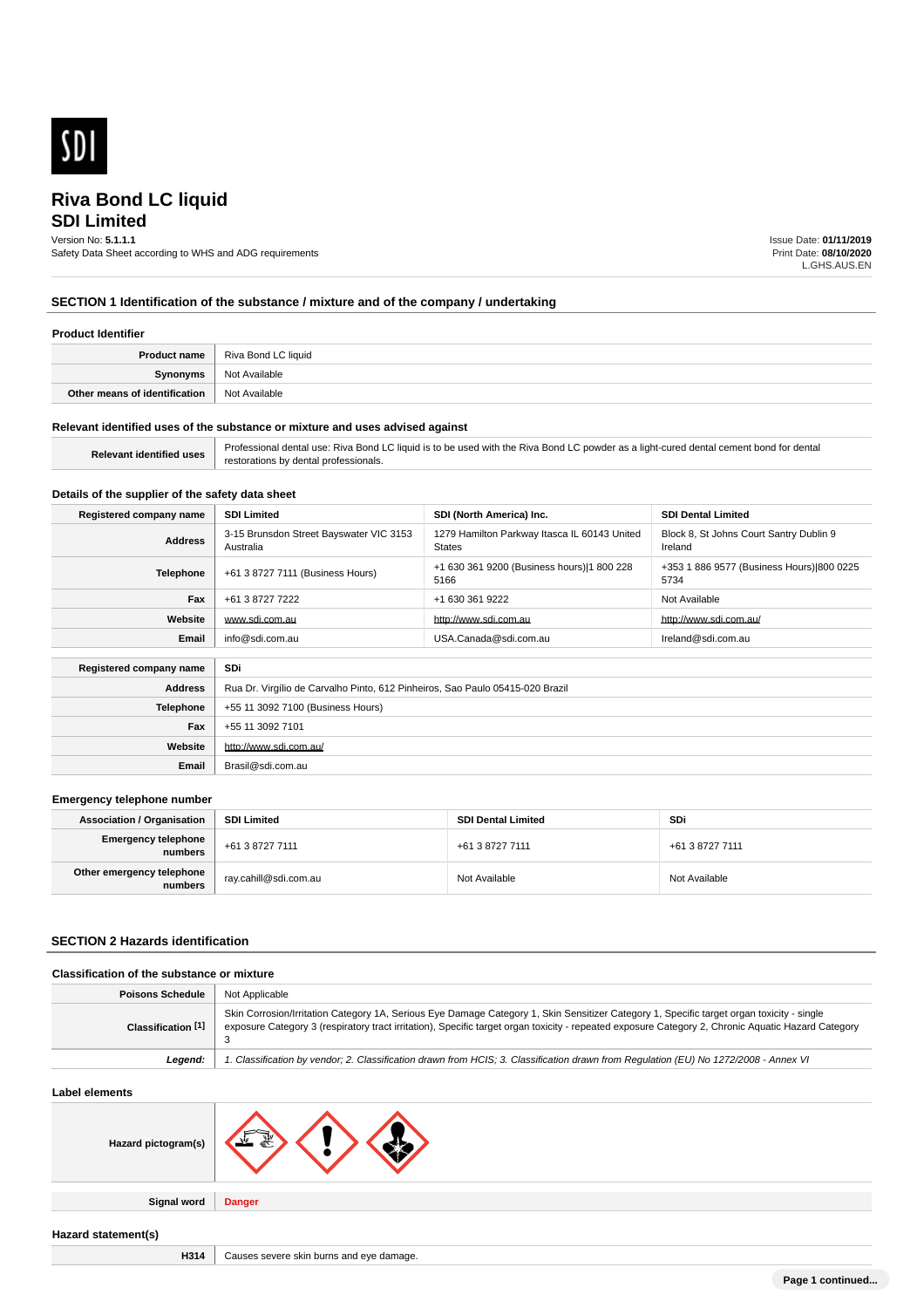| H317 | May cause an allergic skin reaction.                               |
|------|--------------------------------------------------------------------|
| H335 | May cause respiratory irritation.                                  |
| H373 | May cause damage to organs through prolonged or repeated exposure. |
| H412 | Harmful to aquatic life with long lasting effects.                 |

#### **Precautionary statement(s) Prevention**

| P260 | Do not breathe mist/vapours/spray.                                         |
|------|----------------------------------------------------------------------------|
| P271 | Use only outdoors or in a well-ventilated area.                            |
| P280 | Wear protective gloves/protective clothing/eye protection/face protection. |
| P273 | Avoid release to the environment.                                          |
| P272 | Contaminated work clothing should not be allowed out of the workplace.     |

#### **Precautionary statement(s) Response**

| P301+P330+P331 | IF SWALLOWED: Rinse mouth. Do NOT induce vomiting.                                                                               |
|----------------|----------------------------------------------------------------------------------------------------------------------------------|
| P303+P361+P353 | IF ON SKIN (or hair): Remove/Take off immediately all contaminated clothing. Rinse skin with water/shower.                       |
| P305+P351+P338 | IF IN EYES: Rinse cautiously with water for several minutes. Remove contact lenses, if present and easy to do. Continue rinsing. |
| P310           | Immediately call a POISON CENTER or doctor/physician.                                                                            |
| P321           | Specific treatment (see advice on this label).                                                                                   |
| P363           | Wash contaminated clothing before reuse.                                                                                         |
| P302+P352      | IF ON SKIN: Wash with plenty of water.                                                                                           |
| P333+P313      | If skin irritation or rash occurs: Get medical advice/attention.                                                                 |
| P304+P340      | IF INHALED: Remove victim to fresh air and keep at rest in a position comfortable for breathing.                                 |

## **Precautionary statement(s) Storage**

| P405                                   | store.<br>$\sim$<br>.                                                                                   |
|----------------------------------------|---------------------------------------------------------------------------------------------------------|
| . <b>Then</b><br><b>DA03</b><br>$\sim$ | Store<br>tightly<br>container<br>closed.<br>I-ventilated place<br>$\mathsf{m} \circ \mathsf{m}$<br>Keep |

#### **Precautionary statement(s) Disposal**

**P501** Dispose of contents/container to authorised hazardous or special waste collection point in accordance with any local regulation.

## **SECTION 3 Composition / information on ingredients**

#### **Substances**

See section below for composition of Mixtures

### **Mixtures**

| <b>CAS No</b> | %[weight] | Name                        |
|---------------|-----------|-----------------------------|
| 9003-01-4     | $15 - 25$ | acrylic acid homopolymer    |
| 87-69-4       | $1 - 5$   | tartaric acid               |
| 868-77-9      | 25-40     | 2-hydroxyethyl methacrylate |
| Not Available | $5 - 15$  | dimethacrylate cross-linker |
| Not Available | $10 - 20$ | acidic monomer              |

## **SECTION 4 First aid measures**

## **Description of first aid measures**

| <b>Eye Contact</b>  | If this product comes in contact with the eyes:<br>▶ Wash out immediately with fresh running water.<br>Ensure complete irrigation of the eye by keeping eyelids apart and away from eye and moving the eyelids by occasionally lifting the upper<br>and lower lids.<br>Seek medical attention without delay; if pain persists or recurs seek medical attention.<br>Removal of contact lenses after an eye injury should only be undertaken by skilled personnel. |
|---------------------|------------------------------------------------------------------------------------------------------------------------------------------------------------------------------------------------------------------------------------------------------------------------------------------------------------------------------------------------------------------------------------------------------------------------------------------------------------------|
| <b>Skin Contact</b> | If skin contact occurs:<br>Immediately remove all contaminated clothing, including footwear.<br>Flush skin and hair with running water (and soap if available).<br>Seek medical attention in event of irritation.                                                                                                                                                                                                                                                |
| Inhalation          | If fumes or combustion products are inhaled remove from contaminated area.<br>▶ Seek medical attention.                                                                                                                                                                                                                                                                                                                                                          |
| Ingestion           | Immediately give a glass of water.<br>First aid is not generally required. If in doubt, contact a Poisons Information Centre or a doctor.<br>Seek medical attention.                                                                                                                                                                                                                                                                                             |

## **Indication of any immediate medical attention and special treatment needed**

Treat symptomatically.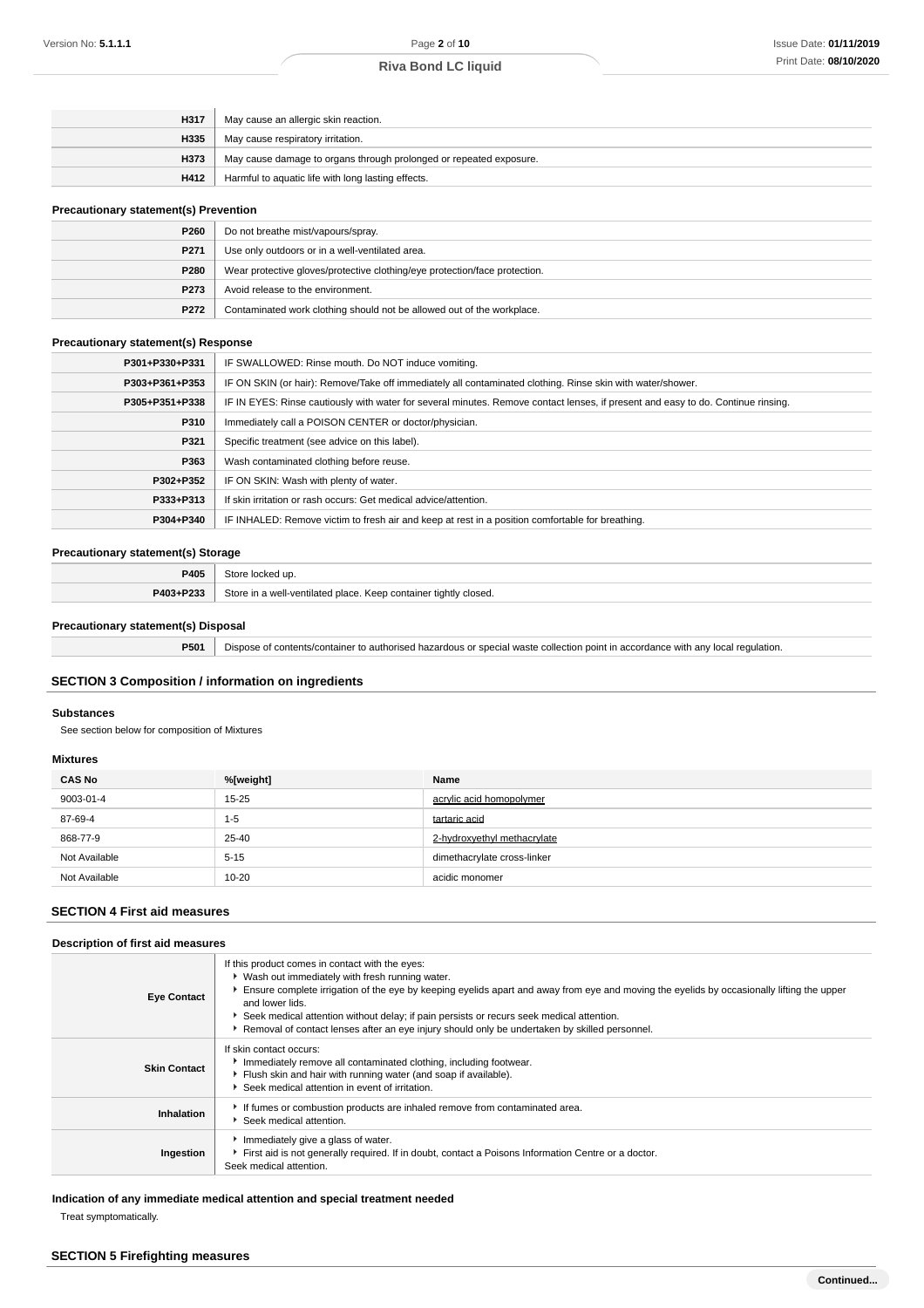## **Extinguishing media**

Use dry chemical or foam.

## **Special hazards arising from the substrate or mixture**

| Special nazards arising from the substrate or mixture |                                                                                                                                                                                                                                                                                                                                                                                                                                                                                                                                                      |
|-------------------------------------------------------|------------------------------------------------------------------------------------------------------------------------------------------------------------------------------------------------------------------------------------------------------------------------------------------------------------------------------------------------------------------------------------------------------------------------------------------------------------------------------------------------------------------------------------------------------|
| <b>Fire Incompatibility</b>                           | None known.                                                                                                                                                                                                                                                                                                                                                                                                                                                                                                                                          |
| <b>Advice for firefighters</b>                        |                                                                                                                                                                                                                                                                                                                                                                                                                                                                                                                                                      |
| <b>Fire Fighting</b>                                  | Alert Fire Brigade and tell them location and nature of hazard.<br>▶ Wear breathing apparatus plus protective gloves in the event of a fire.<br>Prevent, by any means available, spillage from entering drains or water courses.<br>Use fire fighting procedures suitable for surrounding area.<br>DO NOT approach containers suspected to be hot.<br>Cool fire exposed containers with water spray from a protected location.<br>If safe to do so, remove containers from path of fire.<br>Equipment should be thoroughly decontaminated after use. |
| <b>Fire/Explosion Hazard</b>                          | Non combustible.<br>Not considered a significant fire risk, however containers may burn.<br>Decomposes on heating and produces:<br>carbon dioxide (CO2)<br>nitrogen oxides (NOx)<br>other pyrolysis products typical of burning organic material.<br>May emit clouds of acrid smoke<br>May emit corrosive fumes.                                                                                                                                                                                                                                     |
| <b>HAZCHEM</b>                                        | Not Applicable                                                                                                                                                                                                                                                                                                                                                                                                                                                                                                                                       |

## **SECTION 6 Accidental release measures**

## **Personal precautions, protective equipment and emergency procedures**

See section 8

#### **Environmental precautions**

See section 12

## **Methods and material for containment and cleaning up**

| <b>Minor Spills</b> | Clean up all spills immediately.<br>Avoid breathing vapours and contact with skin and eyes.<br>► Control personal contact with the substance, by using protective equipment.<br>Contain and absorb spill with sand, earth, inert material or vermiculite.<br>▶ Wipe up.<br>• Place in a suitable, labelled container for waste disposal.                                                                                                                                                                                                                                                                                                                                                                                                                                                                                                   |
|---------------------|--------------------------------------------------------------------------------------------------------------------------------------------------------------------------------------------------------------------------------------------------------------------------------------------------------------------------------------------------------------------------------------------------------------------------------------------------------------------------------------------------------------------------------------------------------------------------------------------------------------------------------------------------------------------------------------------------------------------------------------------------------------------------------------------------------------------------------------------|
| <b>Major Spills</b> | Moderate hazard.<br>Clear area of personnel and move upwind.<br>Alert Fire Brigade and tell them location and nature of hazard.<br>▶ Wear breathing apparatus plus protective gloves.<br>▶ Prevent, by any means available, spillage from entering drains or water course.<br>Stop leak if safe to do so.<br>Contain spill with sand, earth or vermiculite.<br>• Collect recoverable product into labelled containers for recycling.<br>▶ Neutralise/decontaminate residue (see Section 13 for specific agent).<br>Collect solid residues and seal in labelled drums for disposal.<br>• Wash area and prevent runoff into drains.<br>After clean up operations, decontaminate and launder all protective clothing and equipment before storing and re-using.<br>If contamination of drains or waterways occurs, advise emergency services. |

Personal Protective Equipment advice is contained in Section 8 of the SDS.

## **SECTION 7 Handling and storage**

| Precautions for safe handling |                                                                                                                                                                                                                                                                                                                                                                                                                                                                                                                                                                                                                                                                                                                                                                                                                                                                                                  |
|-------------------------------|--------------------------------------------------------------------------------------------------------------------------------------------------------------------------------------------------------------------------------------------------------------------------------------------------------------------------------------------------------------------------------------------------------------------------------------------------------------------------------------------------------------------------------------------------------------------------------------------------------------------------------------------------------------------------------------------------------------------------------------------------------------------------------------------------------------------------------------------------------------------------------------------------|
| Safe handling                 | <b>DO NOT</b> allow clothing wet with material to stay in contact with skin<br>Avoid all personal contact, including inhalation.<br>▶ Wear protective clothing when risk of exposure occurs.<br>▶ Use in a well-ventilated area.<br>Avoid contact with moisture.<br>Avoid contact with incompatible materials.<br>When handling, <b>DO NOT</b> eat, drink or smoke.<br>Keep containers securely sealed when not in use.<br>Avoid physical damage to containers.<br>Always wash hands with soap and water after handling.<br>► Work clothes should be laundered separately. Launder contaminated clothing before re-use.<br>▶ Use good occupational work practice.<br>• Observe manufacturer's storage and handling recommendations contained within this SDS.<br>Atmosphere should be regularly checked against established exposure standards to ensure safe working conditions are maintained. |
| Other information             | Store in original containers.<br>Keep containers securely sealed.<br>Store in a cool, dry, well-ventilated area.<br>Store away from incompatible materials and foodstuff containers.<br>▶ Protect containers against physical damage and check regularly for leaks.                                                                                                                                                                                                                                                                                                                                                                                                                                                                                                                                                                                                                              |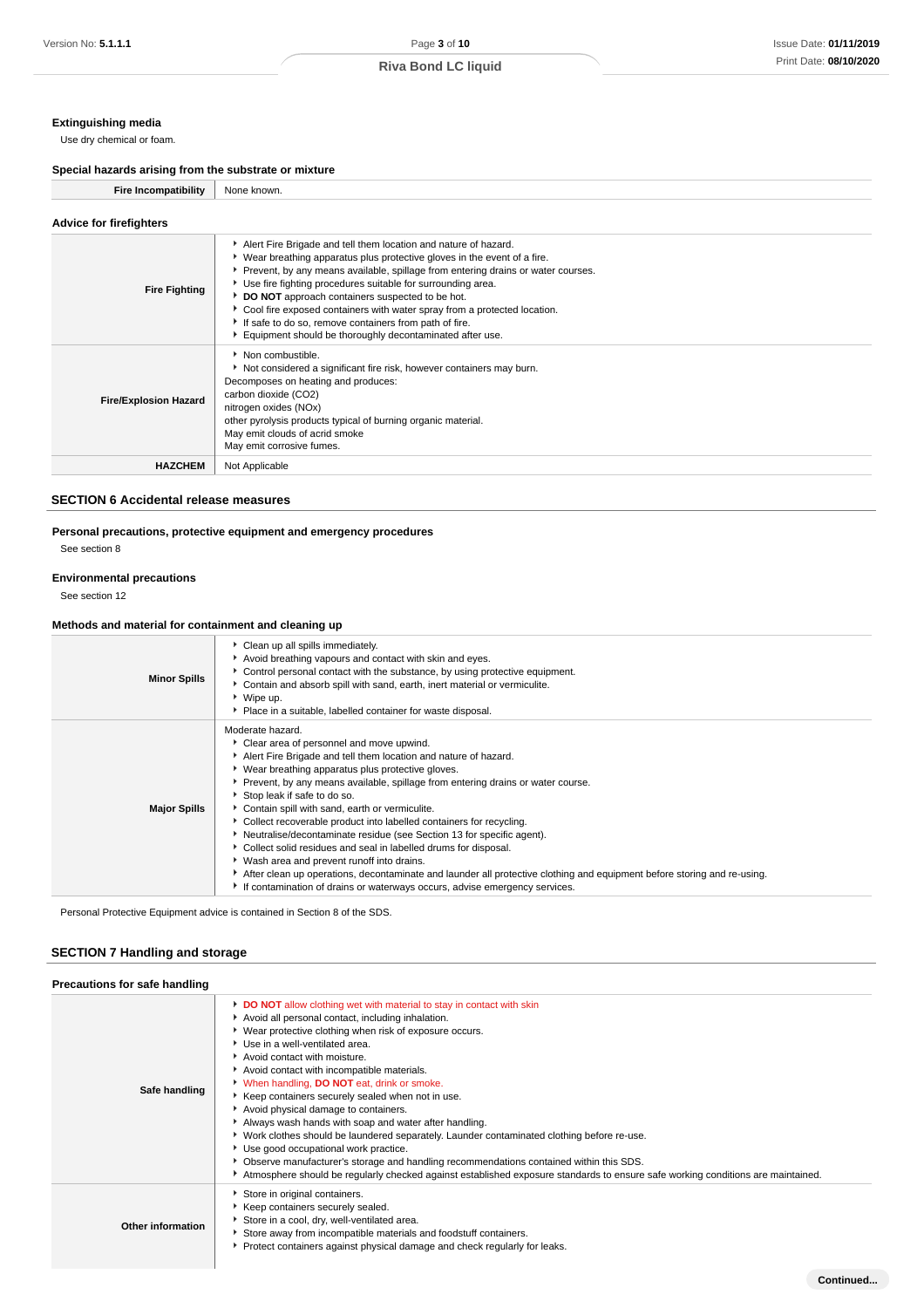|                                                              | • Observe manufacturer's storage and handling recommendations contained within this SDS.<br>Store between 4 and 25 deg C. |  |
|--------------------------------------------------------------|---------------------------------------------------------------------------------------------------------------------------|--|
| Conditions for safe storage, including any incompatibilities |                                                                                                                           |  |
| Suitable container                                           | <b>DO NOT</b> repack. Use containers supplied by manufacturer only.                                                       |  |
| Storage incompatibility                                      | None known                                                                                                                |  |
|                                                              |                                                                                                                           |  |

## **SECTION 8 Exposure controls / personal protection**

#### **Control parameters**

#### **Occupational Exposure Limits (OEL)**

**INGREDIENT DATA**

Not Available

#### **Emergency Limits**

| Ingredient                  | <b>Material name</b>          | TEEL-1             |                     | TEEL-2            | TEEL-3                  |
|-----------------------------|-------------------------------|--------------------|---------------------|-------------------|-------------------------|
| tartaric acid               | Tartaric acid                 | $1.6 \text{ mg/m}$ |                     | 17 mg/m $3$       | $100 \text{ mg/m}$ 3    |
| 2-hydroxyethyl methacrylate | Hydroxyethyl methacrylate, 2- | $1.9 \text{ mg/m}$ |                     | $21 \text{ mg/m}$ | $1,000 \,\mathrm{mg/m}$ |
|                             |                               |                    |                     |                   |                         |
| Ingredient                  | <b>Original IDLH</b>          |                    | <b>Revised IDLH</b> |                   |                         |

| Ingredient                  | Original IDLH | <b>Revised IDLH</b> |
|-----------------------------|---------------|---------------------|
| acrylic acid homopolymer    | Not Available | Not Available       |
| tartaric acid               | Not Available | Not Available       |
| 2-hydroxyethyl methacrylate | Not Available | Not Available       |

#### **Occupational Exposure Banding**

| Ingredient                  | <b>Occupational Exposure Band Rating</b>                                                                                                                                                                                                                                                                                                                                 | <b>Occupational Exposure Band Limit</b> |
|-----------------------------|--------------------------------------------------------------------------------------------------------------------------------------------------------------------------------------------------------------------------------------------------------------------------------------------------------------------------------------------------------------------------|-----------------------------------------|
| acrylic acid homopolymer    |                                                                                                                                                                                                                                                                                                                                                                          | $\leq$ 0.01 mg/m <sup>3</sup>           |
| tartaric acid               |                                                                                                                                                                                                                                                                                                                                                                          | $\leq$ 0.01 mg/m <sup>3</sup>           |
| 2-hydroxyethyl methacrylate | $\leq 0.1$ ppm                                                                                                                                                                                                                                                                                                                                                           |                                         |
| Notes:                      | Occupational exposure banding is a process of assigning chemicals into specific categories or bands based on a chemical's potency and the<br>adverse health outcomes associated with exposure. The output of this process is an occupational exposure band (OEB), which corresponds to a<br>range of exposure concentrations that are expected to protect worker health. |                                         |

#### I **MATERIAL DATA**

NOTE D: Certain substances which are susceptible to spontaneous polymerisation or decomposition are generally placed on the market in a stabilised form. It is in this form that they are listed on Annex I

When they are placed on the market in a non-stabilised form, the label must state the name of the substance followed by the words "non-stabilised"

European Union (EU) List of harmonised classification and labelling hazardous substances, Table 3.1, Annex VI, Regulation (EC) No 1272/2008 (CLP) - up to the latest ATP

#### **Exposure controls**

| CARE: Use of a quantity of this material in confined space or poorly ventilated area, where rapid build up of concentrated atmosphere may occur,<br>could require increased ventilation and/or protective gear<br>Engineering controls are used to remove a hazard or place a barrier between the worker and the hazard. Well-designed engineering controls can<br>be highly effective in protecting workers and will typically be independent of worker interactions to provide this high level of protection.<br>The basic types of engineering controls are:<br>Process controls which involve changing the way a job activity or process is done to reduce the risk.<br>Enclosure and/or isolation of emission source which keeps a selected hazard "physically" away from the worker and ventilation that strategically<br>"adds" and "removes" air in the work environment. Ventilation can remove or dilute an air contaminant if designed properly. The design of a<br>ventilation system must match the particular process and chemical or contaminant in use.<br>Employers may need to use multiple types of controls to prevent employee overexposure.<br>General exhaust is adequate under normal operating conditions. Local exhaust ventilation may be required in special circumstances. If risk of<br>overexposure exists, wear approved respirator. Supplied-air type respirator may be required in special circumstances. Correct fit is essential to<br>ensure adequate protection. Provide adequate ventilation in warehouses and enclosed storage areas. Air contaminants generated in the<br>workplace possess varying "escape" velocities which, in turn, determine the "capture velocities" of fresh circulating air required to effectively<br>remove the contaminant. |                                                                                                                                                                                                                        |                                    |                                     |
|-------------------------------------------------------------------------------------------------------------------------------------------------------------------------------------------------------------------------------------------------------------------------------------------------------------------------------------------------------------------------------------------------------------------------------------------------------------------------------------------------------------------------------------------------------------------------------------------------------------------------------------------------------------------------------------------------------------------------------------------------------------------------------------------------------------------------------------------------------------------------------------------------------------------------------------------------------------------------------------------------------------------------------------------------------------------------------------------------------------------------------------------------------------------------------------------------------------------------------------------------------------------------------------------------------------------------------------------------------------------------------------------------------------------------------------------------------------------------------------------------------------------------------------------------------------------------------------------------------------------------------------------------------------------------------------------------------------------------------------------------------------------------------------------------|------------------------------------------------------------------------------------------------------------------------------------------------------------------------------------------------------------------------|------------------------------------|-------------------------------------|
|                                                                                                                                                                                                                                                                                                                                                                                                                                                                                                                                                                                                                                                                                                                                                                                                                                                                                                                                                                                                                                                                                                                                                                                                                                                                                                                                                                                                                                                                                                                                                                                                                                                                                                                                                                                                 | Type of Contaminant:                                                                                                                                                                                                   | Air Speed:                         |                                     |
| Appropriate engineering<br>controls                                                                                                                                                                                                                                                                                                                                                                                                                                                                                                                                                                                                                                                                                                                                                                                                                                                                                                                                                                                                                                                                                                                                                                                                                                                                                                                                                                                                                                                                                                                                                                                                                                                                                                                                                             | solvent, vapours, degreasing etc., evaporating from tank (in still air).                                                                                                                                               | $0.25 - 0.5$ m/s<br>(50-100 f/min) |                                     |
|                                                                                                                                                                                                                                                                                                                                                                                                                                                                                                                                                                                                                                                                                                                                                                                                                                                                                                                                                                                                                                                                                                                                                                                                                                                                                                                                                                                                                                                                                                                                                                                                                                                                                                                                                                                                 | aerosols, fumes from pouring operations, intermittent container filling, low speed conveyer transfers, welding, spray<br>drift, plating acid fumes, pickling (released at low velocity into zone of active generation) | 0.5-1 m/s (100-200<br>$f/min.$ )   |                                     |
|                                                                                                                                                                                                                                                                                                                                                                                                                                                                                                                                                                                                                                                                                                                                                                                                                                                                                                                                                                                                                                                                                                                                                                                                                                                                                                                                                                                                                                                                                                                                                                                                                                                                                                                                                                                                 | direct spray, spray painting in shallow booths, drum filling, conveyer loading, crusher dusts, gas discharge (active<br>generation into zone of rapid air motion)                                                      | 1-2.5 m/s (200-500<br>$f/min.$ )   |                                     |
| grinding, abrasive blasting, tumbling, high speed wheel generated dusts (released at high initial velocity into zone of<br>very high rapid air motion)<br>Within each range the appropriate value depends on:                                                                                                                                                                                                                                                                                                                                                                                                                                                                                                                                                                                                                                                                                                                                                                                                                                                                                                                                                                                                                                                                                                                                                                                                                                                                                                                                                                                                                                                                                                                                                                                   |                                                                                                                                                                                                                        |                                    | $2.5 - 10$ m/s<br>(500-2000 f/min.) |
|                                                                                                                                                                                                                                                                                                                                                                                                                                                                                                                                                                                                                                                                                                                                                                                                                                                                                                                                                                                                                                                                                                                                                                                                                                                                                                                                                                                                                                                                                                                                                                                                                                                                                                                                                                                                 |                                                                                                                                                                                                                        |                                    |                                     |
|                                                                                                                                                                                                                                                                                                                                                                                                                                                                                                                                                                                                                                                                                                                                                                                                                                                                                                                                                                                                                                                                                                                                                                                                                                                                                                                                                                                                                                                                                                                                                                                                                                                                                                                                                                                                 | Lower end of the range                                                                                                                                                                                                 | Upper end of the range             |                                     |
|                                                                                                                                                                                                                                                                                                                                                                                                                                                                                                                                                                                                                                                                                                                                                                                                                                                                                                                                                                                                                                                                                                                                                                                                                                                                                                                                                                                                                                                                                                                                                                                                                                                                                                                                                                                                 | 1: Room air currents minimal or favourable to capture                                                                                                                                                                  | 1: Disturbing room air currents    |                                     |
|                                                                                                                                                                                                                                                                                                                                                                                                                                                                                                                                                                                                                                                                                                                                                                                                                                                                                                                                                                                                                                                                                                                                                                                                                                                                                                                                                                                                                                                                                                                                                                                                                                                                                                                                                                                                 | 2: Contaminants of low toxicity or of nuisance value only.                                                                                                                                                             | 2: Contaminants of high toxicity   |                                     |
|                                                                                                                                                                                                                                                                                                                                                                                                                                                                                                                                                                                                                                                                                                                                                                                                                                                                                                                                                                                                                                                                                                                                                                                                                                                                                                                                                                                                                                                                                                                                                                                                                                                                                                                                                                                                 | 3: Intermittent, low production.                                                                                                                                                                                       | 3: High production, heavy use      |                                     |
|                                                                                                                                                                                                                                                                                                                                                                                                                                                                                                                                                                                                                                                                                                                                                                                                                                                                                                                                                                                                                                                                                                                                                                                                                                                                                                                                                                                                                                                                                                                                                                                                                                                                                                                                                                                                 | 4: Large hood or large air mass in motion                                                                                                                                                                              | 4: Small hood-local control only   |                                     |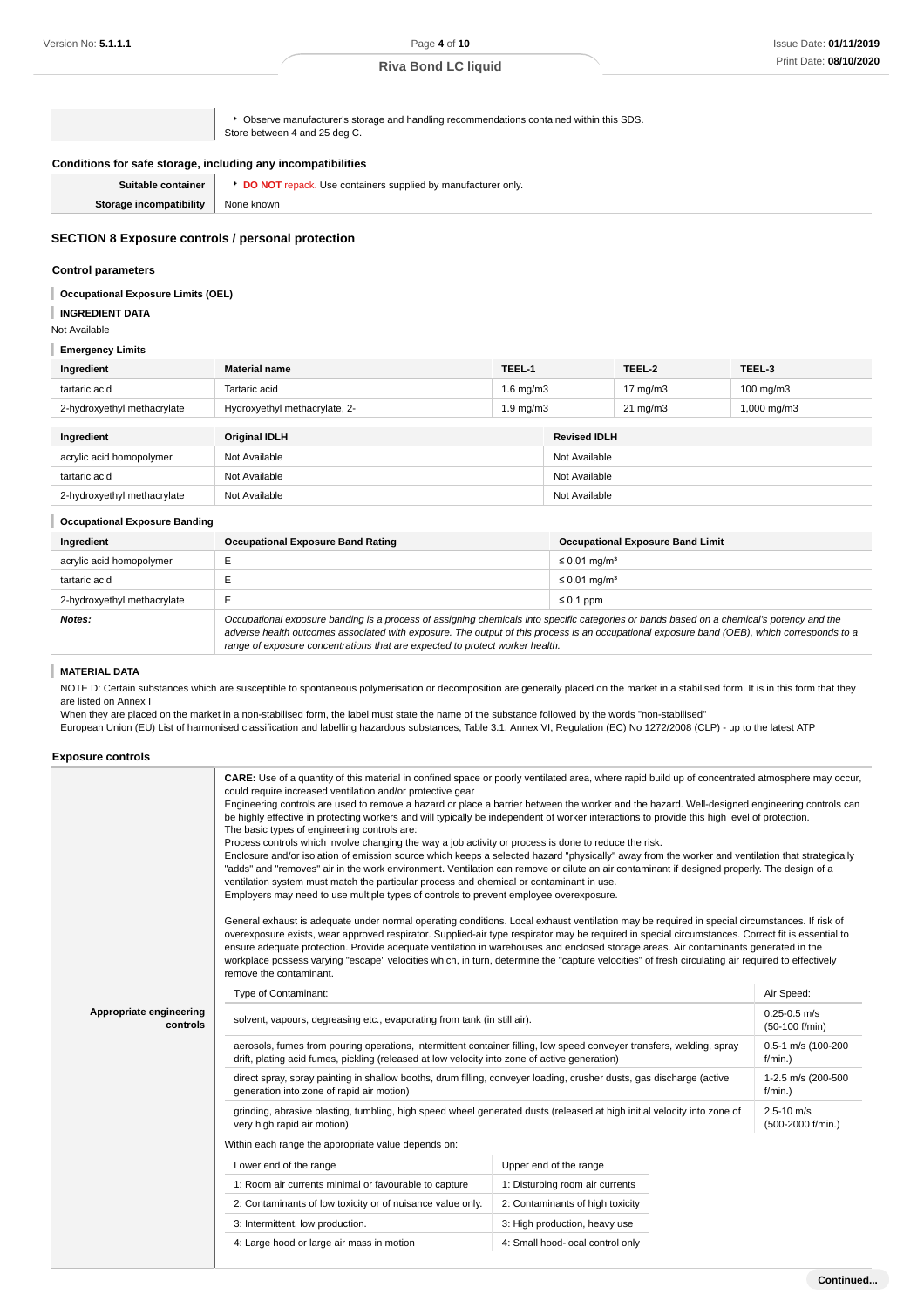|                              | Simple theory shows that air velocity falls rapidly with distance away from the opening of a simple extraction pipe. Velocity generally decreases<br>with the square of distance from the extraction point (in simple cases). Therefore the air speed at the extraction point should be adjusted,<br>accordingly, after reference to distance from the contaminating source. The air velocity at the extraction fan, for example, should be a minimum of<br>1-2 m/s (200-400 f/min) for extraction of solvents generated in a tank 2 meters distant from the extraction point. Other mechanical considerations,<br>producing performance deficits within the extraction apparatus, make it essential that theoretical air velocities are multiplied by factors of 10 or<br>more when extraction systems are installed or used.                                                                                                                                |
|------------------------------|---------------------------------------------------------------------------------------------------------------------------------------------------------------------------------------------------------------------------------------------------------------------------------------------------------------------------------------------------------------------------------------------------------------------------------------------------------------------------------------------------------------------------------------------------------------------------------------------------------------------------------------------------------------------------------------------------------------------------------------------------------------------------------------------------------------------------------------------------------------------------------------------------------------------------------------------------------------|
| <b>Personal protection</b>   |                                                                                                                                                                                                                                                                                                                                                                                                                                                                                                                                                                                                                                                                                                                                                                                                                                                                                                                                                               |
| Eye and face protection      | Safety glasses with side shields.<br>Chemical goggles.<br>Contact lenses may pose a special hazard; soft contact lenses may absorb and concentrate irritants. A written policy document, describing<br>the wearing of lenses or restrictions on use, should be created for each workplace or task. This should include a review of lens absorption<br>and adsorption for the class of chemicals in use and an account of injury experience. Medical and first-aid personnel should be trained in<br>their removal and suitable equipment should be readily available. In the event of chemical exposure, begin eye irrigation immediately and<br>remove contact lens as soon as practicable. Lens should be removed at the first signs of eye redness or irritation - lens should be removed in<br>a clean environment only after workers have washed hands thoroughly. [CDC NIOSH Current Intelligence Bulletin 59], [AS/NZS 1336 or<br>national equivalent] |
| <b>Skin protection</b>       | See Hand protection below                                                                                                                                                                                                                                                                                                                                                                                                                                                                                                                                                                                                                                                                                                                                                                                                                                                                                                                                     |
| <b>Hands/feet protection</b> | ▶ Wear chemical protective gloves, e.g. PVC.<br>• Wear safety footwear or safety gumboots, e.g. Rubber<br>Rubber Gloves                                                                                                                                                                                                                                                                                                                                                                                                                                                                                                                                                                                                                                                                                                                                                                                                                                       |
| <b>Body protection</b>       | See Other protection below                                                                                                                                                                                                                                                                                                                                                                                                                                                                                                                                                                                                                                                                                                                                                                                                                                                                                                                                    |
| Other protection             | No special equipment needed when handling small quantities.<br><b>OTHERWISE:</b><br>• Overalls.<br>Barrier cream.<br>Eyewash unit.                                                                                                                                                                                                                                                                                                                                                                                                                                                                                                                                                                                                                                                                                                                                                                                                                            |

#### **Respiratory protection**

Type A-P Filter of sufficient capacity. (AS/NZS 1716 & 1715, EN 143:2000 & 149:2001, ANSI Z88 or national equivalent)

Selection of the Class and Type of respirator will depend upon the level of breathing zone contaminant and the chemical nature of the contaminant. Protection Factors (defined as the ratio of contaminant outside and inside the mask) may also be important.

| Required minimum protection factor | Maximum gas/vapour concentration present in air p.p.m. (by volume) | <b>Half-face Respirator</b> | <b>Full-Face Respirator</b> |
|------------------------------------|--------------------------------------------------------------------|-----------------------------|-----------------------------|
| up to 10                           | 1000                                                               | A-AUS / Class1 P3           | -                           |
| up to 50                           | 1000                                                               |                             | A-AUS / Class 1 P3          |
| up to 50                           | 5000                                                               | Airline *                   |                             |
| up to 100                          | 5000                                                               |                             | A-2 P3                      |
| up to 100                          | 10000                                                              |                             | A-3 P3                      |
| $100+$                             |                                                                    |                             | Airline**                   |

\* - Continuous Flow \*\* - Continuous-flow or positive pressure demand

A(All classes) = Organic vapours, B AUS or B1 = Acid gasses, B2 = Acid gas or hydrogen cyanide(HCN), B3 = Acid gas or hydrogen cyanide(HCN), E = Sulfur dioxide(SO2), G = Agricultural chemicals, K = Ammonia(NH3), Hg = Mercury, NO = Oxides of nitrogen, MB = Methyl bromide, AX = Low boiling point organic compounds(below 65 degC)

#### **SECTION 9 Physical and chemical properties**

## **Information on basic physical and chemical properties**

| Appearance                                      | Slightly yellowish liquid with slight characteristic odour, mixes with water. |                                            |                |
|-------------------------------------------------|-------------------------------------------------------------------------------|--------------------------------------------|----------------|
|                                                 |                                                                               |                                            |                |
| <b>Physical state</b>                           | Liquid                                                                        | Relative density (Water = $1$ )            | 1.2            |
| Odour                                           | Not Available                                                                 | Partition coefficient n-octanol<br>/ water | Not Available  |
| <b>Odour threshold</b>                          | Not Available                                                                 | Auto-ignition temperature (°C)             | Not Available  |
| pH (as supplied)                                | $1 - 2$                                                                       | <b>Decomposition temperature</b>           | Not Available  |
| Melting point / freezing point<br>(°C)          | Not Available                                                                 | Viscosity (cSt)                            | Not Available  |
| Initial boiling point and boiling<br>range (°C) | ~100                                                                          | Molecular weight (g/mol)                   | Not Applicable |
| Flash point (°C)                                | Not Applicable                                                                | <b>Taste</b>                               | Not Available  |
| <b>Evaporation rate</b>                         | Not Available                                                                 | <b>Explosive properties</b>                | Not Available  |
| Flammability                                    | Not Applicable                                                                | <b>Oxidising properties</b>                | Not Available  |
| Upper Explosive Limit (%)                       | Not Applicable                                                                | Surface Tension (dyn/cm or<br>$mN/m$ )     | Not Available  |
| Lower Explosive Limit (%)                       | Not Applicable                                                                | <b>Volatile Component (%vol)</b>           | Not Available  |
| Vapour pressure (kPa)                           | approx 2.3                                                                    | Gas group                                  | Not Available  |
| Solubility in water                             | Miscible                                                                      | pH as a solution (1%)                      | Not Available  |
| Vapour density $(Air = 1)$                      | $<$ 1                                                                         | VOC g/L                                    | Not Available  |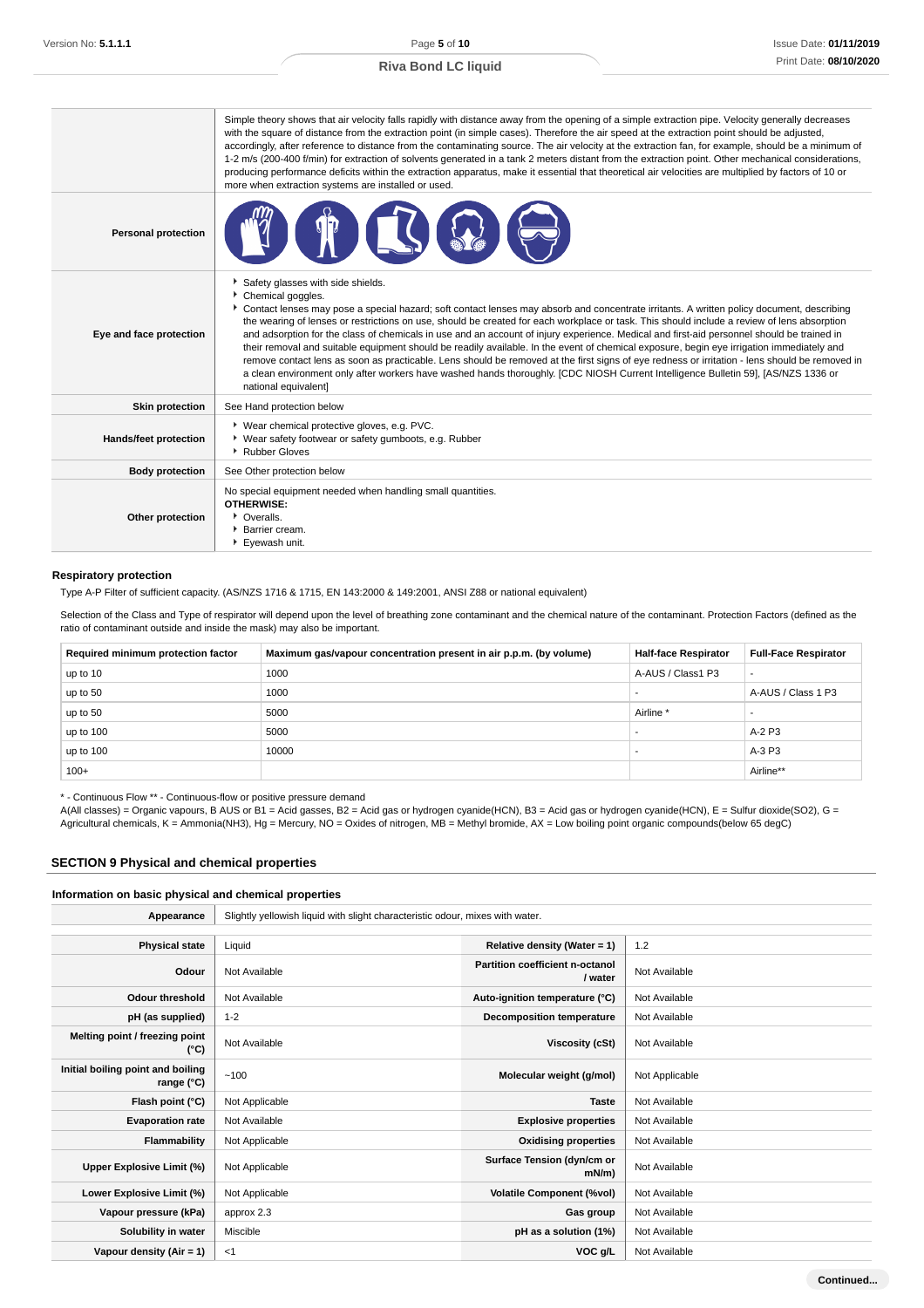## **SECTION 10 Stability and reactivity**

| Reactivity                                 | See section 7                                                                                                                                                                                                                                                                                                                                                                              |
|--------------------------------------------|--------------------------------------------------------------------------------------------------------------------------------------------------------------------------------------------------------------------------------------------------------------------------------------------------------------------------------------------------------------------------------------------|
| <b>Chemical stability</b>                  | Stable under controlled storage conditions provided material contains adequate stabiliser / polymerisation inhibitor.<br>Bulk storages may have special storage requirements<br>▶ WARNING: Gradual decomposition in strong, sealed containers may lead to a large pressure build-up and subsequent explosion. Rapid and<br>violent polymerisation possible at temperatures above 32 deg c. |
| Possibility of hazardous<br>reactions      | See section 7                                                                                                                                                                                                                                                                                                                                                                              |
| <b>Conditions to avoid</b>                 | See section 7                                                                                                                                                                                                                                                                                                                                                                              |
| Incompatible materials                     | See section 7                                                                                                                                                                                                                                                                                                                                                                              |
| <b>Hazardous decomposition</b><br>products | See section 5                                                                                                                                                                                                                                                                                                                                                                              |

## **SECTION 11 Toxicological information**

#### **Information on toxicological effects**

| <b>Inhaled</b>             | Evidence shows, or practical experience predicts, that the material produces irritation of the respiratory system, in a substantial number of<br>individuals, following inhalation. In contrast to most organs, the lung is able to respond to a chemical insult by first removing or neutralising the<br>irritant and then repairing the damage. The repair process, which initially evolved to protect mammalian lungs from foreign matter and antigens,<br>may however, produce further lung damage resulting in the impairment of gas exchange, the primary function of the lungs. Respiratory tract<br>irritation often results in an inflammatory response involving the recruitment and activation of many cell types, mainly derived from the vascular<br>system.<br>Inhalation hazard is increased at higher temperatures.                                                                                                                                                                                                                                                                                                                                                                                                                                                                                   |                                                       |
|----------------------------|-----------------------------------------------------------------------------------------------------------------------------------------------------------------------------------------------------------------------------------------------------------------------------------------------------------------------------------------------------------------------------------------------------------------------------------------------------------------------------------------------------------------------------------------------------------------------------------------------------------------------------------------------------------------------------------------------------------------------------------------------------------------------------------------------------------------------------------------------------------------------------------------------------------------------------------------------------------------------------------------------------------------------------------------------------------------------------------------------------------------------------------------------------------------------------------------------------------------------------------------------------------------------------------------------------------------------|-------------------------------------------------------|
| Ingestion                  | Accidental ingestion of the material may be damaging to the health of the individual.                                                                                                                                                                                                                                                                                                                                                                                                                                                                                                                                                                                                                                                                                                                                                                                                                                                                                                                                                                                                                                                                                                                                                                                                                                 |                                                       |
| <b>Skin Contact</b>        | Evidence exists, or practical experience predicts, that the material either produces inflammation of the skin in a substantial number of individuals<br>following direct contact, and/or produces significant inflammation when applied to the healthy intact skin of animals, for up to four hours, such<br>inflammation being present twenty-four hours or more after the end of the exposure period. Skin irritation may also be present after prolonged or<br>repeated exposure; this may result in a form of contact dermatitis (nonallergic). The dermatitis is often characterised by skin redness (erythema)<br>and swelling (oedema) which may progress to blistering (vesiculation), scaling and thickening of the epidermis. At the microscopic level there<br>may be intercellular oedema of the spongy layer of the skin (spongiosis) and intracellular oedema of the epidermis.<br>The material may accentuate any pre-existing dermatitis condition<br>Open cuts, abraded or irritated skin should not be exposed to this material<br>Entry into the blood-stream through, for example, cuts, abrasions, puncture wounds or lesions, may produce systemic injury with harmful effects.<br>Examine the skin prior to the use of the material and ensure that any external damage is suitably protected. |                                                       |
| Eye                        | Evidence exists, or practical experience predicts, that the material may cause eye irritation in a substantial number of individuals and/or may<br>produce significant ocular lesions which are present twenty-four hours or more after instillation into the eve(s) of experimental animals.<br>Repeated or prolonged eye contact may cause inflammation characterised by temporary redness (similar to windburn) of the conjunctiva<br>(conjunctivitis); temporary impairment of vision and/or other transient eye damage/ulceration may occur.                                                                                                                                                                                                                                                                                                                                                                                                                                                                                                                                                                                                                                                                                                                                                                     |                                                       |
| <b>Chronic</b>             | Long-term exposure to respiratory irritants may result in disease of the airways involving difficult breathing and related systemic problems.<br>Practical experience shows that skin contact with the material is capable either of inducing a sensitisation reaction in a substantial number of<br>individuals, and/or of producing a positive response in experimental animals.                                                                                                                                                                                                                                                                                                                                                                                                                                                                                                                                                                                                                                                                                                                                                                                                                                                                                                                                    |                                                       |
|                            |                                                                                                                                                                                                                                                                                                                                                                                                                                                                                                                                                                                                                                                                                                                                                                                                                                                                                                                                                                                                                                                                                                                                                                                                                                                                                                                       |                                                       |
| <b>Riva Bond LC liquid</b> | <b>TOXICITY</b>                                                                                                                                                                                                                                                                                                                                                                                                                                                                                                                                                                                                                                                                                                                                                                                                                                                                                                                                                                                                                                                                                                                                                                                                                                                                                                       | <b>IRRITATION</b>                                     |
|                            | Not Available                                                                                                                                                                                                                                                                                                                                                                                                                                                                                                                                                                                                                                                                                                                                                                                                                                                                                                                                                                                                                                                                                                                                                                                                                                                                                                         | Not Available                                         |
|                            | <b>TOXICITY</b>                                                                                                                                                                                                                                                                                                                                                                                                                                                                                                                                                                                                                                                                                                                                                                                                                                                                                                                                                                                                                                                                                                                                                                                                                                                                                                       | <b>IRRITATION</b>                                     |
| acrylic acid homopolymer   | Not Available                                                                                                                                                                                                                                                                                                                                                                                                                                                                                                                                                                                                                                                                                                                                                                                                                                                                                                                                                                                                                                                                                                                                                                                                                                                                                                         | Eye: adverse effect observed (irreversible damage)[1] |

Skin: no adverse effect observed (not irritating)<sup>[1]</sup>

| tartaric acid               | <b>TOXICITY</b><br>5000 mg/kg <sup>[2]</sup>                                                                                                                                                                                    | <b>IRRITATION</b><br>Not Available                   |
|-----------------------------|---------------------------------------------------------------------------------------------------------------------------------------------------------------------------------------------------------------------------------|------------------------------------------------------|
|                             | <b>TOXICITY</b>                                                                                                                                                                                                                 | <b>IRRITATION</b>                                    |
|                             | Oral (guinea pig) LD50: =4680 mg/kg <sup>[2]</sup>                                                                                                                                                                              | Eye (rabbit): SEVERE *                               |
|                             | Oral (mouse) LD50: =3275 mg/kg $[2]$                                                                                                                                                                                            | Eye: adverse effect observed (irritating)[1]         |
| 2-hydroxyethyl methacrylate | Oral (mouse) LD50: =5457 mg/kg $[2]$                                                                                                                                                                                            | Skin (rabbit): non-irritating*                       |
|                             | Oral (mouse) LD50: =5888 mg/kg $[2]$                                                                                                                                                                                            | Skin: no adverse effect observed (not irritating)[1] |
|                             | Oral (rat) LD50: =5050 mg/kg <sup>[2]</sup>                                                                                                                                                                                     |                                                      |
| Legend:                     | 1. Value obtained from Europe ECHA Registered Substances - Acute toxicity 2.* Value obtained from manufacturer's SDS. Unless otherwise<br>specified data extracted from RTECS - Register of Toxic Effect of chemical Substances |                                                      |

**ACRYLIC ACID HOMOPOLYMER** Polycarboxylates are of low toxicity by all exposure routes examined. Homopolymers(P-AA) are of low acute toxicity to the rat (LD50 > 5 g/kg bw/d) and are not irritating to the rabbit's skin and, at the most, slightly irritating to the eye. Further P-AA has no sensitising potential. The adverse effect after repeated inhalation dosing (91-d/rat) was a mild, reversible pulmonary irritation. This effect is considered as not substance related owing to the physical property of the respirable dust, which caused local and not systemic lung effects. There was neither evidence for a genotoxic potential of PAA using a variety of genetic endpoints in-vitro and in-vivo,nor for developmental toxicity or reprotoxicity in the rat. Based upon the available data, it is considered that exposure to polycarboxylates does not imply any

particular hazard to humans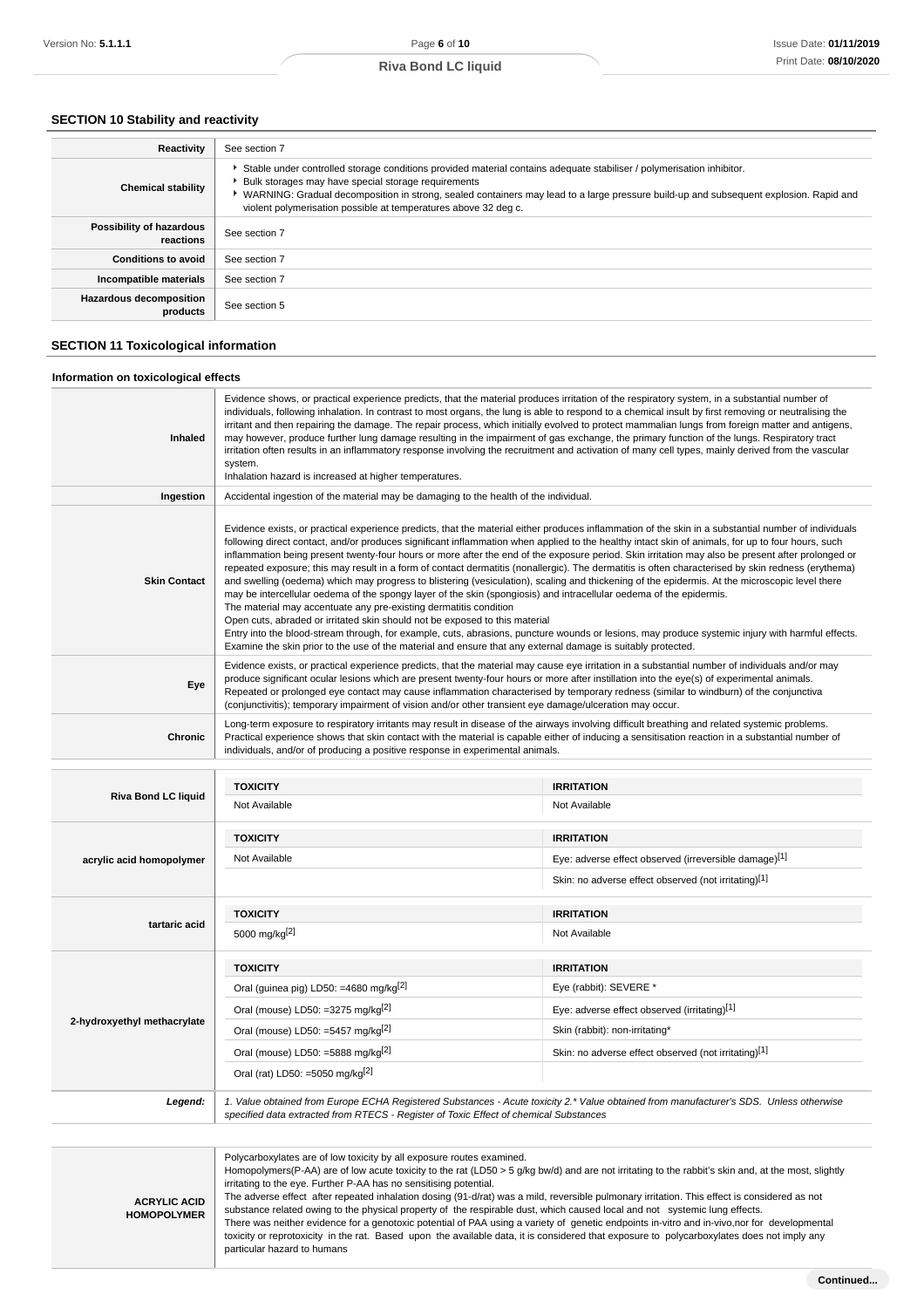|                      | The Cosmetic Ingredient Review (CIR) Expert Panel noted that these crosslinked alkyl acrylates are macromolecules that are not expected to<br>pass through the stratum corneum of the skin, so significant dermal absorption is not expected. Therefore, topically applied cosmetics are not<br>expected to result in systemic or reproductive and developmental toxicity or to have genotoxic or carcinogenic effects upon use.<br>The Panel noted that cosmetic products containing these ingredients are reportedly used around the eyes, on the lips, and on other mucous<br>membranes. Thus, crosslinked alkyl acrylates could be absorbed systemically through the relatively moist,n stratum cornea of the conjunctiva,<br>lips, and other mucous membranes, and through ingestion when applied to the lips. However, the Panel noted that any absorption through healthy<br>intact mucous membranes is likely to be not significant, primarily because of the relatively large molecular sizes. Furthermore, the chemically<br>inert nature of the polymers precludes degradation to smaller absorbable species.<br>Absorption of the polymers and their residual monomers in cosmetic products also would be limited after application to the lips or eye area based<br>on the relatively small fractions of the applied products that might be inadvertently ingested or make direct contact with the conjunctiva.<br>The Carbomers (Carbopols) are synthetic, high molecular weight, nonlinear polymers of acrylic acid, cross-linked with a polyalkenyl polyether.<br>The Carbomer polymers are used in cosmetics and emulsifying agents at concentrations up to 50%. Acute oral animal studies showed that<br>Carbomers-910, -934, -934P, -940, and -941 have low toxicities when ingested. Rabbits showed minimal skin irritation and zero to moderate eye<br>irritation when tested with Carbomers-910 and -934. Subchronic feeding of rats and dogs with Carbomer-934 in the diet resulted in lower than<br>normal body weights, but no pathological changes were observed. Dogs chronically fed Carbomer-934P manifested gastrointestinal irritation and<br>marked pigment deposition within Kupffer cells of the liver. Clinical studies with Carbomers showed that these polymers have low potential for<br>skin irritation and sensitization at concentrations up to 100%. Carbomer-934 demonstrated low potential for phototoxicity and photo-contact<br>allergenicity. On the basis of the available information presented and as qualified in the report, it is concluded that the Carbomers are safe as<br>cosmetic ingredients.<br>Little toxicity data is available for acrylic crosspolymers; the acute dermal and oral toxicity data that were found indicated that these ingredients<br>are not very toxic. The little genotoxicity data that were available reported negative results in Ames tests. Carcinogenicity data were not found in<br>the published literature for the polymers, but data were available for the monomers.<br>In an alternative method study, acrylates/vinyl neodecanoate crosspolymer was predicted to be a non-irritant. The non-human studies reported<br>no to slight irritation with undiluted and weak sensitization with 2% aq., acrylates/C10-30 alkyl acrylate crosspolymer, no irritation with acrylates<br>crosspolymer at 30% in olive oil, and no irritation or sensitization with sodium acrylates crosspolymer-2 (concentration not specified). Mostly,<br>human testing with undiluted acrylates/C10-30 alkyl acrylate crosspolymer, acrylates crosspolymer, and acrylates/ethylhexyl acrylate<br>crosspolymer, up to 2.5% aq. acrylates/vinyl isodecanoate crosspolymer, 1% aq. dilutions of formulations containing 2% acrylates/vinyl<br>neodecanoate crosspolymer, and formulations containing up to 2.6% lauryl methacrylate/glycol dimethacrylate crosspolymers do not indicate any<br>dermal irritation or sensitization. The only exception was a weak irritant response noted during an intensified Shelanski human repeated insult<br>patch test (HRIPT) with undiluted acrylates/C10-30 alkyl acrylate crosspolymer.<br>Alternative test methods for ocular irritation indicated that acrylates/vinyl isodecanoate crosspolymer and a formulation containing 1% lauryl<br>methacrylate/glycol dimethacrylate crosspolymer are not likely ocular irritants. In studies using rabbits, undiluted acrylates/C10-30 alkyl acrylate<br>crosspolymer produced minimal to moderate irritation, and it was considered a borderline irritant in unrinsed rabbit eyes. Acrylates crosspolymer,<br>at 50% in olive oil, and sodium acrylates crosspolymer-2 did not appear to be ocular irritants in rabbit eyes. Two different risk assessments<br>evaluating the carcinogenic endpoint for benzene that may be present in acrylates/C10-30 alkyl acrylates crosspolymer resulted in different<br>lifetime risk. One found that the risk was within the range associated with a 10exp 6 cancer risk, while the other reported a 20-fold greater risk.<br>Final Safety Assessment: Crosslinked Alkyl Acrylates as Used in Cosmetics. Nov 2011<br>Cosmetic Ingredient Review (CIR) Expert Panel<br>http://ntp.niehs.nih.gov/ntp/roc/nominations/2013/publiccomm/attachmentcir_508.pdf<br>The substance is classified by IARC as Group 3:<br><b>NOT</b> classifiable as to its carcinogenicity to humans.<br>Evidence of carcinogenicity may be inadequate or limited in animal testing. |
|----------------------|----------------------------------------------------------------------------------------------------------------------------------------------------------------------------------------------------------------------------------------------------------------------------------------------------------------------------------------------------------------------------------------------------------------------------------------------------------------------------------------------------------------------------------------------------------------------------------------------------------------------------------------------------------------------------------------------------------------------------------------------------------------------------------------------------------------------------------------------------------------------------------------------------------------------------------------------------------------------------------------------------------------------------------------------------------------------------------------------------------------------------------------------------------------------------------------------------------------------------------------------------------------------------------------------------------------------------------------------------------------------------------------------------------------------------------------------------------------------------------------------------------------------------------------------------------------------------------------------------------------------------------------------------------------------------------------------------------------------------------------------------------------------------------------------------------------------------------------------------------------------------------------------------------------------------------------------------------------------------------------------------------------------------------------------------------------------------------------------------------------------------------------------------------------------------------------------------------------------------------------------------------------------------------------------------------------------------------------------------------------------------------------------------------------------------------------------------------------------------------------------------------------------------------------------------------------------------------------------------------------------------------------------------------------------------------------------------------------------------------------------------------------------------------------------------------------------------------------------------------------------------------------------------------------------------------------------------------------------------------------------------------------------------------------------------------------------------------------------------------------------------------------------------------------------------------------------------------------------------------------------------------------------------------------------------------------------------------------------------------------------------------------------------------------------------------------------------------------------------------------------------------------------------------------------------------------------------------------------------------------------------------------------------------------------------------------------------------------------------------------------------------------------------------------------------------------------------------------------------------------------------------------------------------------------------------------------------------------------------------------------------------------------------------------------------------------------------------------------------------------------------------------------------------------------------------------------------------------------------------------------------------------------------------------------------------------------------------------------------------------------------------------------------------------------------------------------------------------------------------------------------------------------------------------------------------------------------------------------------------------------------------------------------------------------------------------------------------------------------------------------------------------------------------------------------------------------------------------------------------------------------------------------------------------------------------------------------------------------------------------------------------------------------------------------------------------------------------------------------------------------------------------------------------------------------------------------------------------------------------------------------------------------------------------------------------------------------------------------------------------------------------------------------------------------------------------------------------------------------------------------------------------------------------------------------------------|
| <b>TARTARIC ACID</b> | for simple alpha-hydroxy carboxylic acids and their salts:<br>The US Food and Drug Administration (FDA) received a total of 114 adverse dermatologic experience reports for alpha-hydroxy acids (AHA)-<br>containing skin care products between 1992 and February 2004, with the maximum number in 1994. The reported adverse experiences included<br>burning (45), dermatitis or rash (35), swelling (29), pigmentary changes (15), blisters or welts (14), skin peeling (13), itching (12), irritation or<br>tenderness (8), chemical burns (6), and increased sunburn (3). The frequency of such reports for skin exfoliating products that contain AHAs has<br>been considerably lower in subsequent years. The more serious adverse reactions appear to occur most often with products that cause the<br>greatest degree of exfoliation, such as "skin peelers."<br>Various studies confirmed previous industry studies indicating that applying AHAs to the skin results in increased UV sensitivity. After four weeks<br>of AHA application, volunteers' sensitivity to skin reddening produced by UV increased by 18 percent. Similarly, the volunteers' sensitivity to<br>UV-induced cellular damage doubled, on average, with considerable differences among individuals. Topical glycolic acid enhances photodamage<br>by ultraviolet light.<br>However, the studies also indicated that this increase in sensitivity is reversible and does not last long after discontinuing use of the AHA cream.<br>One week after the treatments were halted, researchers found no significant differences in UV sensitivity among the various skin sites.<br>Most AHAs are physiologic, natural, and non-toxic substances. All members of the group promote normal keratinization and desquamation.<br>Those with multiple hydroxyl groups are moisturizing antioxidants, and are especially gentle for sensitive skin.<br>The studies did not identify exactly how AHAs bring about the increased UV sensitivity, although the effects did not appear to involve dramatic<br>increases in UV-induced damage to DNA in the skin.<br>Previous FDA studies have indicated that a cosmetic-type cream base caused an AHA to penetrate more deeply into the skin when compared to<br>an AHA solution without the usual cosmetic ingredients. However, further studies will be needed to learn how much, if at all, those cosmetic-type<br>ingredients influence the AHA-related effects on UV sensitivity.<br>The toxicology of simple alpha hydroxy carboxylic acids cluster is characterised by five compounds sharing the functional group defining the<br>cluster name<br>Experimental data available for members of the simple alpha-hydroxy carboxylic acids indicate a low acute, repeated-dose, reproductive and<br>developmental toxicity.<br>The simple alpha hydroxy carboxylic acids are eye and skin irritants but are not expected to be skin sensitisers.<br>Genotoxicity test data for two cluster members and a cancer bioassay for the calcium salt of propanoic acid, 2-hydroxy-yielded negative results<br>and all other cluster members are considered to have little or no mutagenic or carcinogenic potential.<br>Acute oral toxicity of propanoic acid, 2-hydroxy- (2S)- (79-33-4) and propanoic acid, 2-hydroxy- (50-21-5) are low. The repeated-dose and<br>developmental toxicity of the three tested simple alpha -hydroxy carboxylic acids is low. In EPA's High Production Volume Program, reproductive<br>toxicity testing for propanoic acid, 2-hydroxy- (50-21-5) was deemed unnecessary because it is a normal component of human intermediary<br>metabolism. Reproductive toxicity of acetic acid, 2-hydroxy- (79-14-1) has been tested and was found to be low. Low reproductive toxicity of the<br>associated potassium salts is also expected to be low. Alpha-hydroxy carboxylic acids are severe eye irritants. Acetic acid, 2-hydroxy- (79-14-1),<br>propanoic acid, 2-hydroxy- (2S)- (79-33-4) and propanoic acid, 2-hydroxy- (50-21-5) all produced positive skin irritation in rabbits. The members<br>of this cluster are not expected to be skin sensitisers based on negative results in guinea pigs for both acetic acid, 2-hydroxy- (79-14-1) and<br>propanoic acid, 2-hydroxy- (2S)- (79-33-4). Genotoxicity data for acetic acid, 2-hydroxy-(79-14-1) and propanoic acid, 2-hydroxy- (50-21-5) are<br>negative, indicating that none of the cluster members are expected to be genotoxic. A 2-year drinking water study of the calcium salt of propanoic<br>acid, 2-hydroxy- (50-21-5) in rats showed no evidence of carcinogenicity. An expert judgment based on mechanism-based structure-activity<br>relationship considerations indicate little or no carcinogenic potential for any of the cluster members due to expected rapid metabolism/excretion<br>and lack of genotoxic structural alert. This judgment is supported by the negative cancer and mutagenicity data for propanoic acid, 2-<br>hydroxy- (50-21-5), which is considered a reasonable analogue to the rest of the cluster.<br>Some products containing alpha-hydroxy acids (AHAs) have been marketed for uses such as treating acne, removing scars, and lightening<br>discolorations. Among these are some products marketed as "skin peelers," which may contain relatively high concentrations of AHAs or other<br>acids and are designed to remove the outer layer of the skin<br>Convulsions, haemorrhage recorded.                |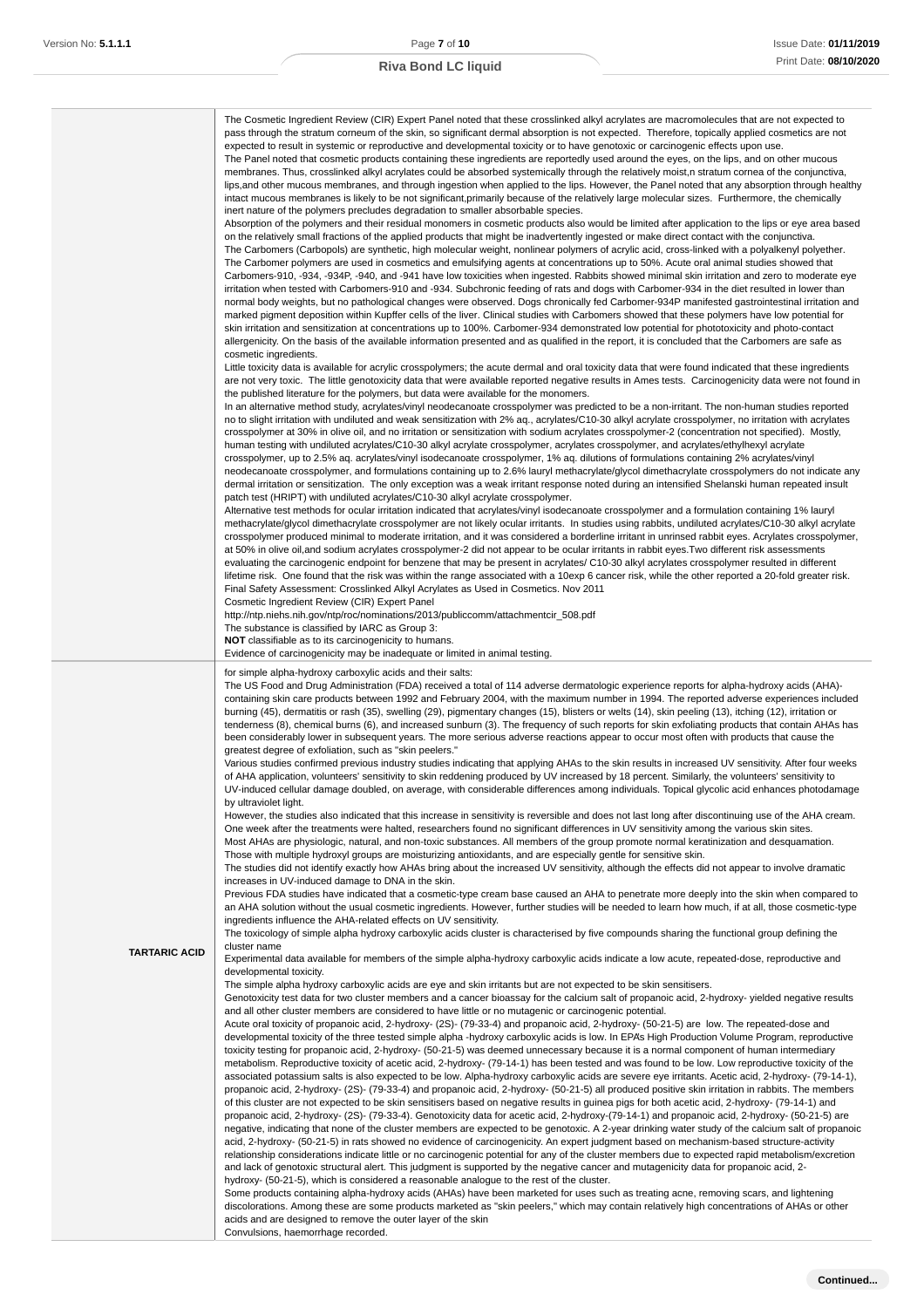| 2-HYDROXYETHYL<br><b>METHACRYLATE</b>                                                                               | Dermal (rabbit): >5000 mg/kg* Effects persist beyond 21 days<br>The following information refers to contact allergens as a group and may not be specific to this product.<br>Contact allergies quickly manifest themselves as contact eczema, more rarely as urticaria or Quincke's oedema. The pathogenesis of contact<br>eczema involves a cell-mediated (T lymphocytes) immune reaction of the delayed type. Other allergic skin reactions, e.g. contact urticaria,<br>involve antibody-mediated immune reactions. The significance of the contact allergen is not simply determined by its sensitisation potential: the<br>distribution of the substance and the opportunities for contact with it are equally important. A weakly sensitising substance which is widely<br>distributed can be a more important allergen than one with stronger sensitising potential with which few individuals come into contact. From a<br>clinical point of view, substances are noteworthy if they produce an allergic test reaction in more than 1% of the persons tested.<br>Where no "official" classification for acrylates and methacrylates exists, there has been cautious attempts to create classifications in the absence<br>of contrary evidence. For example<br>Monalkyl or monoarylesters of acrylic acids should be classified as R36/37/38 and R51/53<br>Monoalkyl or monoaryl esters of methacrylic acid should be classified as R36/37/38<br>Based on the available oncogenicity data and without a better understanding of the carcinogenic mechanism the Health and Environmental<br>Review Division (HERD), Office of Toxic Substances (OTS), of the US EPA previously concluded that all chemicals that contain the acrylate or<br>methacrylate moiety (CH2=CHCOO or CH2=C(CH3)COO) should be considered to be a carcinogenic hazard unless shown otherwise by<br>adequate testing.<br>This position has now been revised and acrylates and methacrylates are no longer de facto carcinogens. |                                 |                                                                                                                                                                     |
|---------------------------------------------------------------------------------------------------------------------|-------------------------------------------------------------------------------------------------------------------------------------------------------------------------------------------------------------------------------------------------------------------------------------------------------------------------------------------------------------------------------------------------------------------------------------------------------------------------------------------------------------------------------------------------------------------------------------------------------------------------------------------------------------------------------------------------------------------------------------------------------------------------------------------------------------------------------------------------------------------------------------------------------------------------------------------------------------------------------------------------------------------------------------------------------------------------------------------------------------------------------------------------------------------------------------------------------------------------------------------------------------------------------------------------------------------------------------------------------------------------------------------------------------------------------------------------------------------------------------------------------------------------------------------------------------------------------------------------------------------------------------------------------------------------------------------------------------------------------------------------------------------------------------------------------------------------------------------------------------------------------------------------------------------------------------------------------------------------------------------------------------|---------------------------------|---------------------------------------------------------------------------------------------------------------------------------------------------------------------|
| <b>ACRYLIC ACID</b><br><b>HOMOPOLYMER &amp; TARTARIC</b><br><b>ACID &amp; 2-HYDROXYETHYL</b><br><b>METHACRYLATE</b> | Asthma-like symptoms may continue for months or even years after exposure to the material ceases. This may be due to a non-allergenic<br>condition known as reactive airways dysfunction syndrome (RADS) which can occur following exposure to high levels of highly irritating<br>compound. Key criteria for the diagnosis of RADS include the absence of preceding respiratory disease, in a non-atopic individual, with abrupt<br>onset of persistent asthma-like symptoms within minutes to hours of a documented exposure to the irritant. A reversible airflow pattern, on<br>spirometry, with the presence of moderate to severe bronchial hyperreactivity on methacholine challenge testing and the lack of minimal<br>lymphocytic inflammation, without eosinophilia, have also been included in the criteria for diagnosis of RADS. RADS (or asthma) following an<br>irritating inhalation is an infrequent disorder with rates related to the concentration of and duration of exposure to the irritating substance.<br>Industrial bronchitis, on the other hand, is a disorder that occurs as result of exposure due to high concentrations of irritating substance (often<br>particulate in nature) and is completely reversible after exposure ceases. The disorder is characterised by dyspnea, cough and mucus<br>production.                                                                                                                                                                                                                                                                                                                                                                                                                                                                                                                                                                                                                                                               |                                 |                                                                                                                                                                     |
| <b>Acute Toxicity</b>                                                                                               | ×                                                                                                                                                                                                                                                                                                                                                                                                                                                                                                                                                                                                                                                                                                                                                                                                                                                                                                                                                                                                                                                                                                                                                                                                                                                                                                                                                                                                                                                                                                                                                                                                                                                                                                                                                                                                                                                                                                                                                                                                           | Carcinogenicity                 | ×                                                                                                                                                                   |
| <b>Skin Irritation/Corrosion</b>                                                                                    | ✔                                                                                                                                                                                                                                                                                                                                                                                                                                                                                                                                                                                                                                                                                                                                                                                                                                                                                                                                                                                                                                                                                                                                                                                                                                                                                                                                                                                                                                                                                                                                                                                                                                                                                                                                                                                                                                                                                                                                                                                                           | Reproductivity                  | ×                                                                                                                                                                   |
| <b>Serious Eye Damage/Irritation</b>                                                                                | $\checkmark$                                                                                                                                                                                                                                                                                                                                                                                                                                                                                                                                                                                                                                                                                                                                                                                                                                                                                                                                                                                                                                                                                                                                                                                                                                                                                                                                                                                                                                                                                                                                                                                                                                                                                                                                                                                                                                                                                                                                                                                                | <b>STOT - Single Exposure</b>   | ✔                                                                                                                                                                   |
| <b>Respiratory or Skin</b><br>sensitisation                                                                         | $\checkmark$                                                                                                                                                                                                                                                                                                                                                                                                                                                                                                                                                                                                                                                                                                                                                                                                                                                                                                                                                                                                                                                                                                                                                                                                                                                                                                                                                                                                                                                                                                                                                                                                                                                                                                                                                                                                                                                                                                                                                                                                | <b>STOT - Repeated Exposure</b> | ✔                                                                                                                                                                   |
| <b>Mutagenicity</b>                                                                                                 | ×                                                                                                                                                                                                                                                                                                                                                                                                                                                                                                                                                                                                                                                                                                                                                                                                                                                                                                                                                                                                                                                                                                                                                                                                                                                                                                                                                                                                                                                                                                                                                                                                                                                                                                                                                                                                                                                                                                                                                                                                           | <b>Aspiration Hazard</b>        | ×                                                                                                                                                                   |
|                                                                                                                     |                                                                                                                                                                                                                                                                                                                                                                                                                                                                                                                                                                                                                                                                                                                                                                                                                                                                                                                                                                                                                                                                                                                                                                                                                                                                                                                                                                                                                                                                                                                                                                                                                                                                                                                                                                                                                                                                                                                                                                                                             | Legend:                         | $\blacktriangleright$ – Data either not available or does not fill the criteria for classification<br>$\blacktriangleright$ - Data available to make classification |

## **SECTION 12 Ecological information**

#### **Toxicity**

|                             | Endpoint         | <b>Test Duration (hr)</b> | <b>Species</b>                | Value            | Source           |
|-----------------------------|------------------|---------------------------|-------------------------------|------------------|------------------|
| <b>Riva Bond LC liquid</b>  | Not<br>Available | Not Available             | Not Available                 | Not<br>Available | Not<br>Available |
|                             | Endpoint         | <b>Test Duration (hr)</b> | <b>Species</b>                | Value            | <b>Source</b>    |
|                             | <b>LC50</b>      | 96                        | Fish                          | 27mg/L           | 2                |
| acrylic acid homopolymer    | EC50             | 48                        | Crustacea                     | 47mg/L           | 2                |
|                             | <b>EC50</b>      | 72                        | Algae or other aquatic plants | $0.75$ mg/L      | 2                |
|                             | <b>NOEC</b>      | 72                        | Algae or other aquatic plants | $0.03$ mg/L      | $\overline{2}$   |
|                             | Endpoint         | <b>Test Duration (hr)</b> | <b>Species</b>                | Value            | <b>Source</b>    |
|                             | <b>LC50</b>      | 96                        | Fish                          | $>100$ mg/L      | 2                |
|                             | EC50             | 48                        | Crustacea                     | 93.313mg/L       | 2                |
| tartaric acid               | EC50             | 72                        | Algae or other aquatic plants | 51.404mg/L       | $\overline{2}$   |
|                             | EC <sub>0</sub>  | 32                        | Crustacea                     | 135mg/L          | 2                |
|                             | <b>NOEC</b>      | 72                        | Algae or other aquatic plants | 3.125mg/L        | $\overline{2}$   |
|                             | Endpoint         | <b>Test Duration (hr)</b> | <b>Species</b>                | Value            | Source           |
|                             | <b>LC50</b>      | 96                        | Fish                          | $>100$ mg/L      | 2                |
| 2-hydroxyethyl methacrylate | <b>EC50</b>      | 48                        | Crustacea                     | 210mg/L          | 2                |
|                             | <b>EC50</b>      | 72                        | Algae or other aquatic plants | >1-260mg/L       | 2                |
|                             | <b>NOEC</b>      | 504                       | Crustacea                     | 24.1mg/L         | 2                |

V3.12 (QSAR) - Aquatic Toxicity Data (Estimated) 4. US EPA, Ecotox database - Aquatic Toxicity Data 5. ECETOC Aquatic Hazard Assessment Data 6. NITE (Japan) - Bioconcentration Data 7. METI (Japan) - Bioconcentration Data 8. Vendor Data

Harmful to aquatic organisms.

May cause long-term adverse effects in the aquatic environment.

**DO NOT** discharge into sewer or waterways.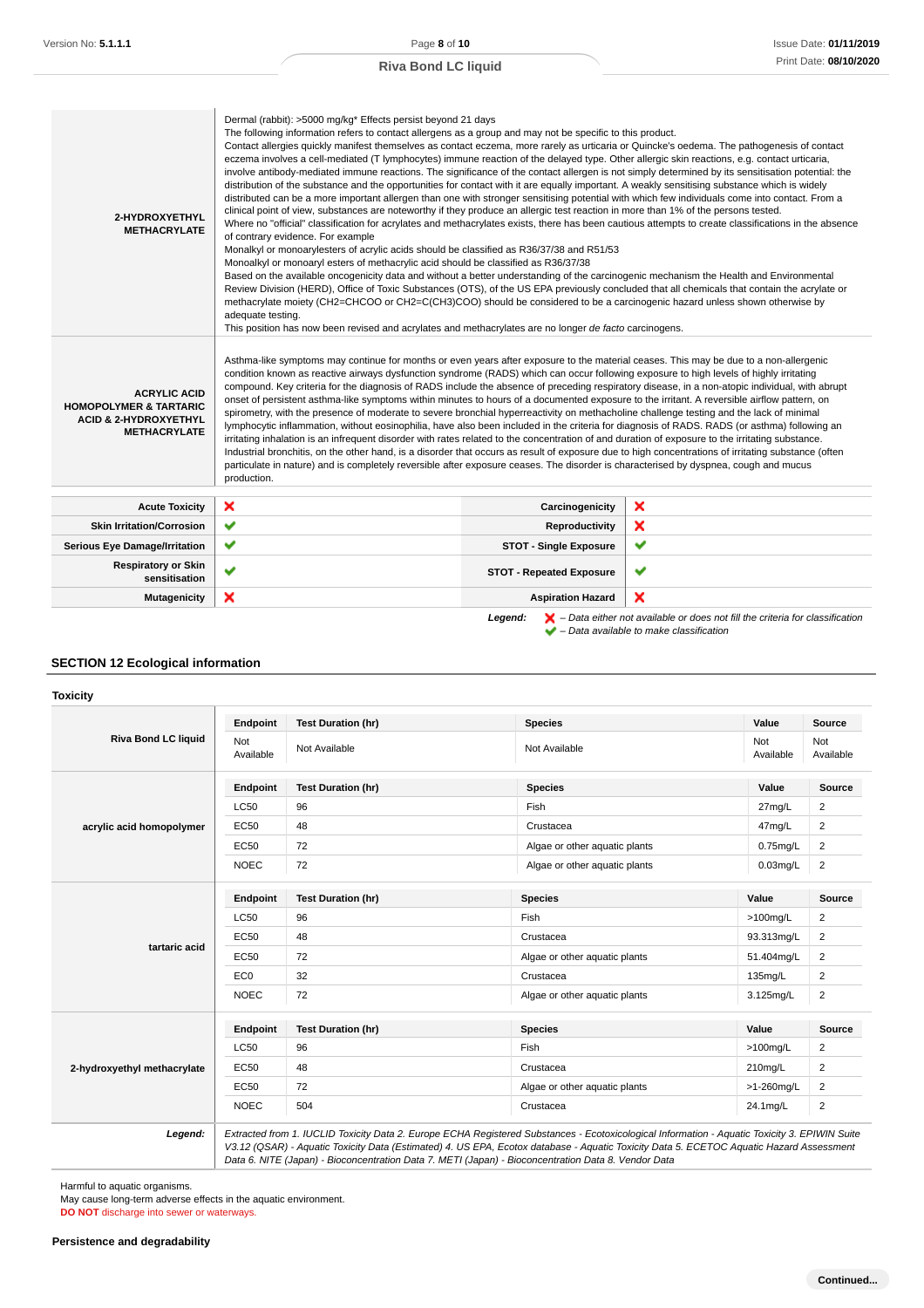| Ingredient                  | Persistence: Water/Soil | Persistence: Air |
|-----------------------------|-------------------------|------------------|
| acrylic acid homopolymer    | LOW                     | LOW              |
| tartaric acid               | LOW                     | LOW              |
| 2-hydroxyethyl methacrylate | <b>LOW</b>              | LOW              |

#### **Bioaccumulative potential**

| Ingredient                  | Bioaccumulation           |
|-----------------------------|---------------------------|
| acrylic acid homopolymer    | LOW (LogKOW = $0.4415$ )  |
| tartaric acid               | LOW (LogKOW = $-1.0017$ ) |
| 2-hydroxyethyl methacrylate | LOW (BCF = $1.54$ )       |

#### **Mobility in soil**

| Ingredient                  | <b>Mobility</b>      |
|-----------------------------|----------------------|
| acrylic acid homopolymer    | $HIGH (KOC = 1.201)$ |
| tartaric acid               | $HIGH (KOC = 1)$     |
| 2-hydroxyethyl methacrylate | $HIGH (KOC = 1.043)$ |

#### **SECTION 13 Disposal considerations**

| Waste treatment methods      |                                                                                                                                                                                                                                                                                                                                                                                                                                                        |
|------------------------------|--------------------------------------------------------------------------------------------------------------------------------------------------------------------------------------------------------------------------------------------------------------------------------------------------------------------------------------------------------------------------------------------------------------------------------------------------------|
| Product / Packaging disposal | <b>DO NOT</b> allow wash water from cleaning or process equipment to enter drains.<br>It may be necessary to collect all wash water for treatment before disposal.<br>In all cases disposal to sewer may be subject to local laws and regulations and these should be considered first.<br>Where in doubt contact the responsible authority.<br>Consult State Land Waste Management Authority for disposal.<br>Bury residue in an authorised landfill. |

## **SECTION 14 Transport information**

| <b>Labels Required</b>  |                |
|-------------------------|----------------|
| <b>Marine Pollutant</b> | <b>NO</b>      |
| <b>HAZCHEM</b>          | Not Applicable |

#### **Land transport (ADG): NOT REGULATED FOR TRANSPORT OF DANGEROUS GOODS**

**Air transport (ICAO-IATA / DGR): NOT REGULATED FOR TRANSPORT OF DANGEROUS GOODS**

#### **Sea transport (IMDG-Code / GGVSee): NOT REGULATED FOR TRANSPORT OF DANGEROUS GOODS**

**Transport in bulk according to Annex II of MARPOL and the IBC code**

#### Not Applicable

#### **SECTION 15 Regulatory information**

#### **Safety, health and environmental regulations / legislation specific for the substance or mixture**

#### **acrylic acid homopolymer is found on the following regulatory lists**

#### **tartaric acid is found on the following regulatory lists**

Australian Inventory of Industrial Chemicals (AIIC)

#### **2-hydroxyethyl methacrylate is found on the following regulatory lists**

Australia Hazardous Chemical Information System (HCIS) - Hazardous Chemicals Australia Standard for the Uniform Scheduling of Medicines and Poisons (SUSMP) - Schedule 5

Australian Inventory of Industrial Chemicals (AIIC) **International Agency for Research on Cancer (IARC)** - Agents Classified by the IARC Monographs

Australian Inventory of Industrial Chemicals (AIIC)

## **National Inventory Status**

| <b>National Inventory</b>      | <b>Status</b>                                                             |
|--------------------------------|---------------------------------------------------------------------------|
| Australia - AIIC               | Yes                                                                       |
| Australia - Non-Industrial Use | No (acrylic acid homopolymer; tartaric acid; 2-hydroxyethyl methacrylate) |
| Canada - DSL                   | Yes                                                                       |
| Canada - NDSL                  | No (acrylic acid homopolymer; tartaric acid; 2-hydroxyethyl methacrylate) |
| China - IECSC                  | Yes                                                                       |
| Europe - EINEC / ELINCS / NLP  | No (acrylic acid homopolymer)                                             |
| Japan - ENCS                   | Yes                                                                       |
| Korea - KECI                   | Yes                                                                       |